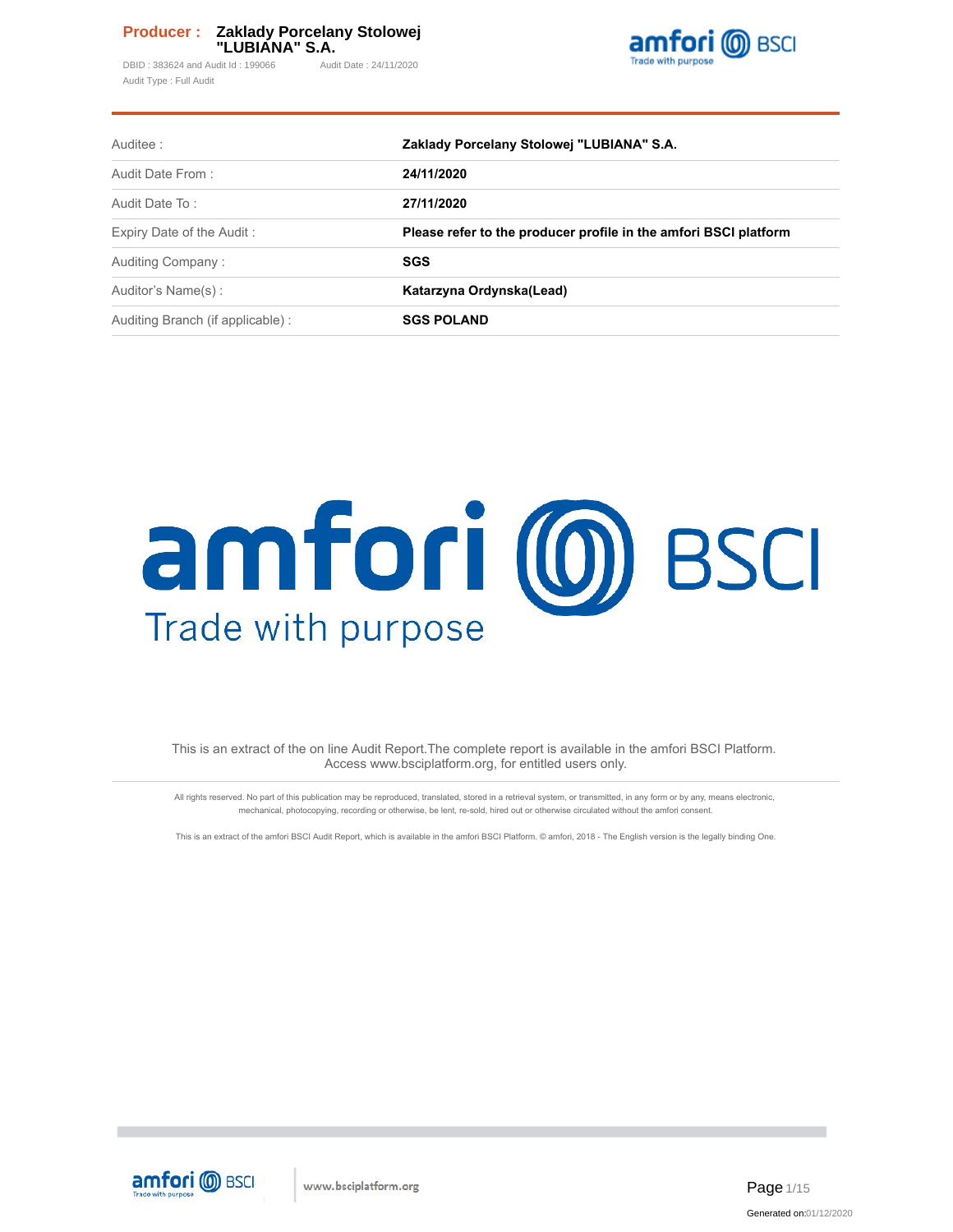DBID : 383624 and Audit Id : 199066 Audit Date : 24/11/2020 Audit Type : Full Audit



| <b>Rating Definitions</b> |                                                                                                                                                                                                                                                                                   |                                                                                                                                                                             |  |
|---------------------------|-----------------------------------------------------------------------------------------------------------------------------------------------------------------------------------------------------------------------------------------------------------------------------------|-----------------------------------------------------------------------------------------------------------------------------------------------------------------------------|--|
| Rating                    | A combination of ratings per<br>Performance Area where:                                                                                                                                                                                                                           | Consequence                                                                                                                                                                 |  |
| A<br><b>Very Good</b>     | · Minimum 7 Performance Areas rated A<br>. No Performance Areas rated C, D or E<br>These are three examples:<br>A<br>A<br>A<br>А<br>Α<br>A<br>Α<br>A<br>А<br>А<br>A<br>A<br>А<br>в<br>B<br>A<br>в<br>A<br>А<br>A<br>Α<br>А<br>А<br>B<br>Α<br>٨<br>Α<br>в<br>в<br>в<br>в<br>B<br>Α | The auditee has the<br>level of maturity<br>to maintain its<br>improvement process<br>without the need for a<br>follow-up audit.                                            |  |
| B<br>Good                 | . Maximum 3 Performance Areas rated C<br>. No Performance Areas rated D or E<br>These are three examples:<br>B<br>в<br>в<br>в<br>Β<br>в<br>в<br>A<br>c<br>в<br>B<br>в<br>в<br>Β<br>B<br>B<br>В<br>в<br>в<br>В<br>в<br>в<br>в<br>в<br>c<br>c  <br>c                                | The auditee has the<br>level of maturity<br>to maintain its<br>improvement process<br>without the need for a<br>follow-up audit.                                            |  |
| C<br><b>Acceptable</b>    | . Maximum 2 Performance Areas rated D<br>. No Performance Areas rated E<br>These are three examples:<br>c<br>сı<br>c<br>c<br>А<br>с<br>c<br>c<br>A<br>A<br>в<br>в<br>в<br>в<br>Α<br>Α<br>А<br>c c <br>$\mathbf{c}$<br>c<br>с<br>c<br>с<br>c<br>c<br>с<br>с<br>D<br>l D            | The auditee needs<br>follow up to support its<br>progress. Following the<br>completion of the audit,<br>the auditee develops<br>a Remediation Plan<br>within 60 days.       |  |
| D<br><b>Insufficient</b>  | · Maximum 6 Performance Areas rated E<br>These are three examples:<br>c<br>Е<br>B<br>в<br>с<br>0<br>D<br>В<br>$D   D   D   D   D   D   D   D   E   E   E   E   E   E$                                                                                                             | The auditee needs<br>follow up to support its<br>progress. Following the<br>completion of the audit,<br>the auditee develops<br>a Remediation Plan<br>within 60 days.       |  |
| E<br><b>Unacceptable</b>  | · Minimum 7 Performance Areas rated E<br>These are three examples:<br>E E E E E E E<br>AAAAAAA<br>Ε<br> A <br>B<br>B<br>c<br>D<br>Ε<br>Ε<br>$\mathbf{A}$<br>E E E E E E E<br>Ε<br>Ε<br>EE                                                                                         | amfori BSCI<br><b>Participants shall</b><br>closely oversee the<br>auditee's progress<br>as the producer may<br>represent a higher risk<br>than other business<br>partners. |  |
| <b>Zero Tolerance</b>     | A Zero Tolerance issue was identified [see<br>amfori BSCI System Manual Part V - Annex<br>5: amfori BSCI Zero Tolerance Protocol)                                                                                                                                                 | Immediate actions are<br>required. The amfori<br><b>BSCI Zero Tolerance</b><br>Protocol is to be<br>followed.                                                               |  |



m.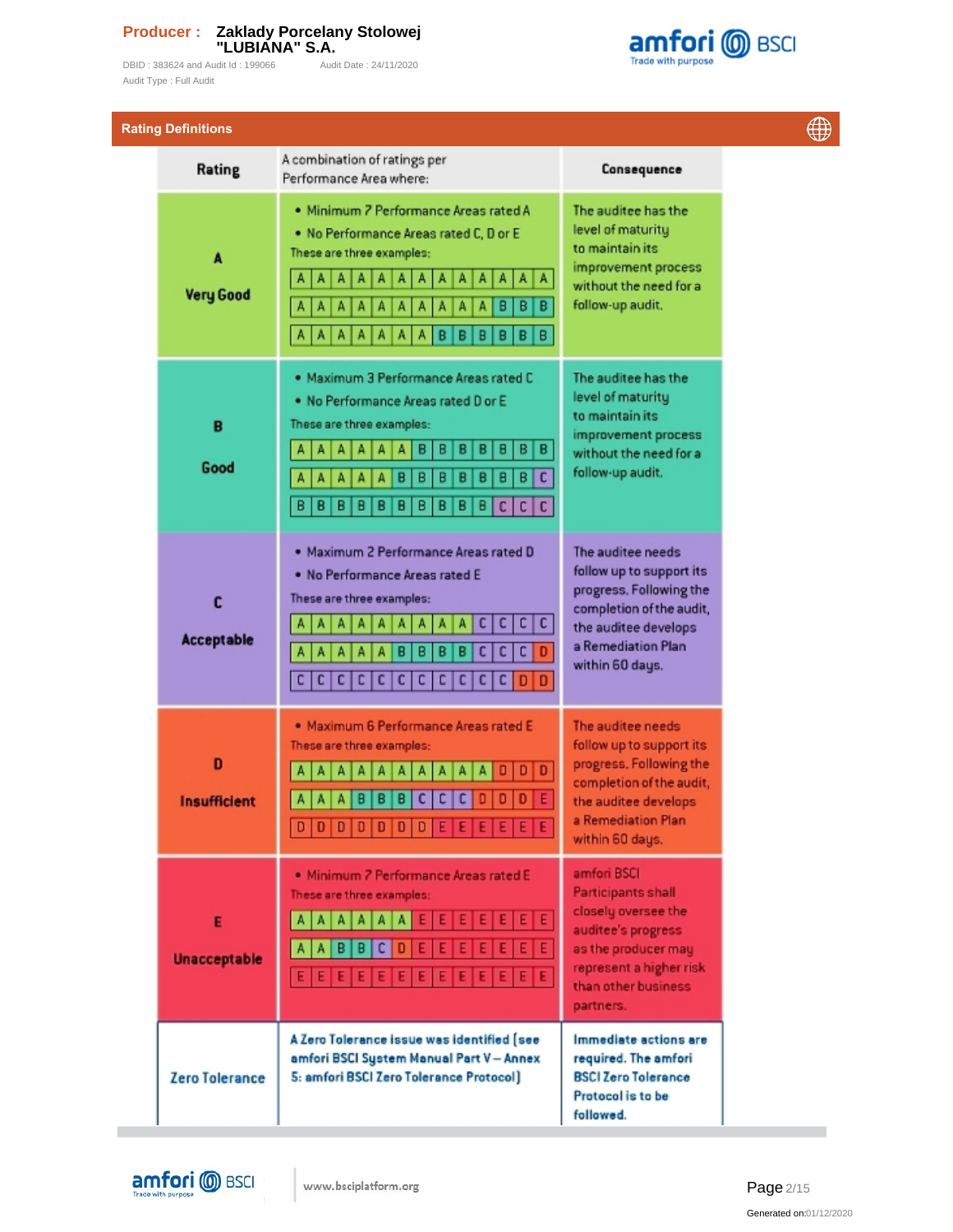DBID : 383624 and Audit Id : 199066 Audit Date : 24/11/2020 Audit Type : Full Audit



 $\bigoplus$ 

# **Main Auditee Information**

| Name of producer:          | Zaklady Porcelany Stolowej "LUBIANA" S.A. |                |               |  |  |  |  |  |  |  |
|----------------------------|-------------------------------------------|----------------|---------------|--|--|--|--|--|--|--|
| DBID number:               | 383624                                    |                |               |  |  |  |  |  |  |  |
| Audit ID:                  | 199066                                    |                |               |  |  |  |  |  |  |  |
| Address:                   | UL. ZAKLADOWA 1, 83-407 LUBIANA Lubiana   |                |               |  |  |  |  |  |  |  |
| Province:                  | Pomorskie                                 | Country:       | Poland        |  |  |  |  |  |  |  |
| Management Representative: | Mr. Rafal Zimmermann                      |                |               |  |  |  |  |  |  |  |
| Contact person:            | <b>Edyta Cilindz</b>                      | Sector:        | Non-Food      |  |  |  |  |  |  |  |
| Industry Type:             | <b>Others</b>                             | Product group: | <b>Others</b> |  |  |  |  |  |  |  |
| Product Type:              | <b>Porcelain products</b>                 |                |               |  |  |  |  |  |  |  |



**The State**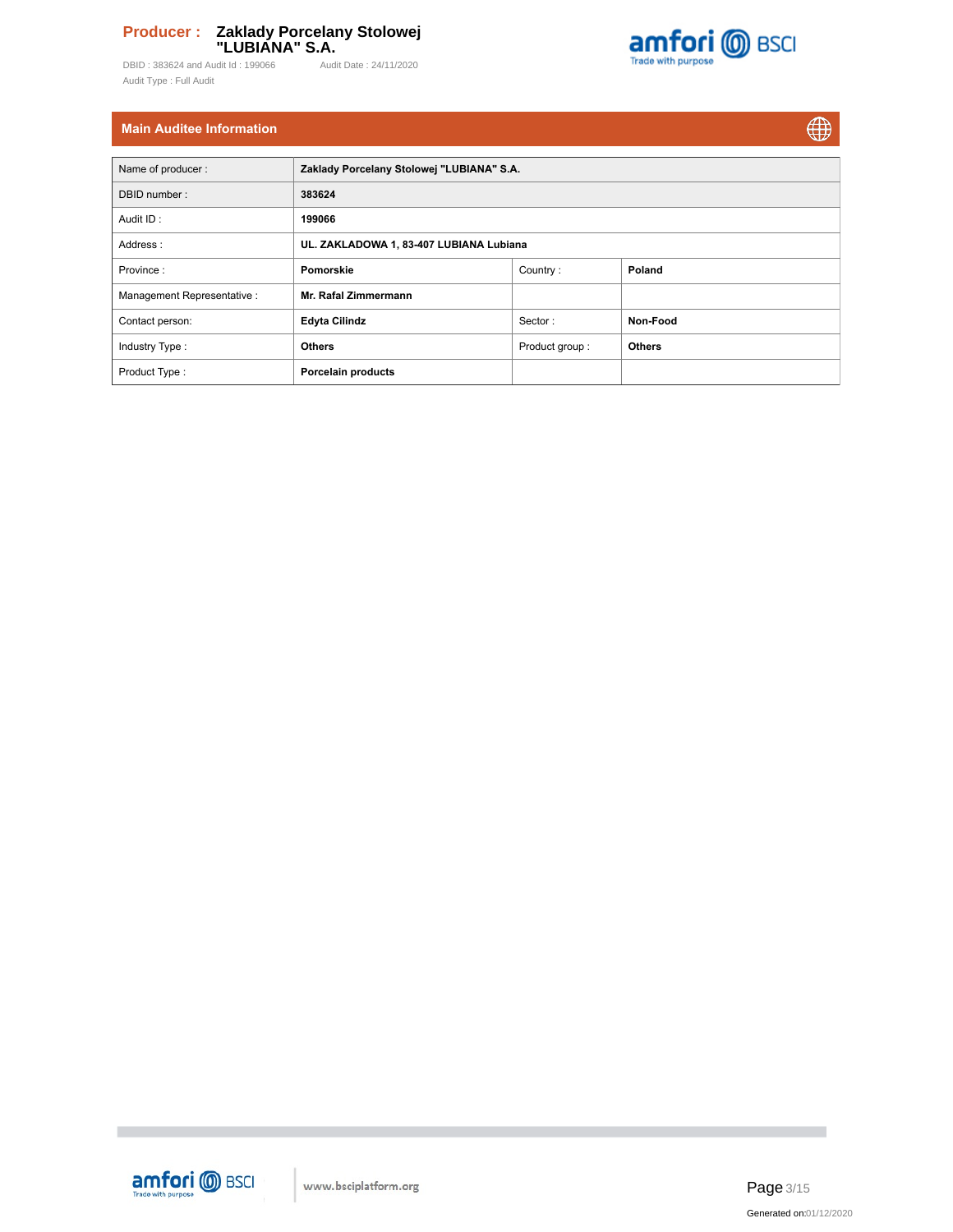DBID: 383624 and Audit Id: 199066 Audit Date: 24/11/2020 Audit Type : Full Audit



| <b>Audit Details</b> |  |  |
|----------------------|--|--|
|                      |  |  |
|                      |  |  |

|                                                        |                                                    |                                                    |                                 |                            | ₩ |
|--------------------------------------------------------|----------------------------------------------------|----------------------------------------------------|---------------------------------|----------------------------|---|
|                                                        |                                                    |                                                    |                                 |                            |   |
| Audit Range:                                           | $\boxtimes$ Full Audit                             | <b>Follow-up Audit</b><br>$\overline{\phantom{a}}$ |                                 |                            |   |
| Audit Scope:                                           | X<br><b>Main Auditee</b>                           |                                                    | <b>Main Auditee &amp; Farms</b> |                            |   |
| Audit Environment :                                    | $\boxtimes$ Industrial                             | Agricultural                                       |                                 | <b>Small Producer</b>      |   |
| Audit Announcement:                                    | <b>Fully-Announced</b><br>$\overline{\phantom{a}}$ | m.                                                 | <b>Fully-Unannounced</b>        | $\boxtimes$ Semi-Announced |   |
| Random Unannounced Check (RUC):                        | No                                                 |                                                    |                                 |                            |   |
| Audit extent (if applicable) :                         | none                                               |                                                    |                                 |                            |   |
| Audit interferences or contingencies (if applicable) : | none                                               |                                                    |                                 |                            |   |
| Overall rating:                                        | A                                                  |                                                    |                                 |                            |   |
| Need of follow-up:                                     |                                                    |                                                    | If YES, by:                     |                            |   |
|                                                        |                                                    |                                                    |                                 |                            |   |

| Rating per Performance Area (PA) |                 |                 |                 |                 |                 |                 |                 |                 |              |              |              |              |
|----------------------------------|-----------------|-----------------|-----------------|-----------------|-----------------|-----------------|-----------------|-----------------|--------------|--------------|--------------|--------------|
| PA <sub>1</sub>                  | PA <sub>2</sub> | PA <sub>3</sub> | PA <sub>4</sub> | PA <sub>5</sub> | PA <sub>6</sub> | PA <sub>7</sub> | PA <sub>8</sub> | PA <sub>9</sub> | <b>PA 10</b> | <b>PA 11</b> | <b>PA 12</b> | <b>PA 13</b> |
| $\mathbf{r}$<br>. .              | А               | А               | А               | Α               | А               | A               | А               |                 |              | А            | А            |              |

### **Executive summary of audit report**

Due to COVID-19 restrictions opening meeting was conducted via Teams application to reduce the contact of Company personnel with external visitors. Only individual employee interviews were performed upon supplier request.

During opening meeting full Management Team was present. Audit procedures and agenda were discussed. OHS Specialist trained auditors in OHS rules

applied on site, including evacuation procedures.<br>Company is registered in National Register of court under the number: KRS 0000063845 (date of registration: 21 Nov 2001). Other legally required license numbers: REGON 190037085, NIP: 5910004144.

Company consist of one combined production and office building, cardboard packaging preparation area and raw materials warehouse (connected to main production building). Additionally on company area there is an external company producing decorative calque and volunteer Fire Department. As part of main office building medical clinic was established - with a nurse (2 days per week), Occupational Doctor upon request, dermatologist once per month and a dentist. There is also a drug store next to the clinic. Normally there was a general medical doctor but du to COVID-19 he was not present anymore.<br>Company has established 5 area pillars, including TPM, TQM, Process Enhan project – "Rowerem po zdrowie" – Biking for Health in implementation phase). Projects are reported regularly.

Following basic Internal Regulations were implemented: Collective Bargaining Agreement dated 17 June 1996, Employee Handbook dated 2017 and LUBIANA Code of Ethics (implemented by Internal Ordinance No. 23/2019 dated 17 Jul 2019).

Company has a life balance program combined with multiple CSR actions, such as:

- Taking care of the right balance between work and family life.

- Organizing campaigns promoting the Code of Ethics among employees. - Development of career paths for individual departments.

- Taking care for the health of employees through sponsored, additional, specialized diagnostic tests (ophthalmology, cardiology, psychologist, etc.) and a well-equipped rehabilitation room providing free services to employees.

- Conducting various development activities: co-financing studies for about 20 people, Wistilean Academy, Leader's Academy, Coaching, Excel, English, project management, finance for non-financiers, etc.<br>- In 2020 - campaign "Sewing masks for employees by employees".<br>- Sponsorship of sports and recreation: yoga, volleyball, football, cycling for health.<br>- Organizing: Cer

e.g. concerts.

- Supporting schools and foundations as well as the hospital in Kościerzyna.

- Employee Pension Program with a view to decent retirement of our employees.

- Organization of team-building events.

- Monthly Team Meetings in departments, Employee Ideas Program.

- Participation in volunteering among employees, e.g. in the "Gaszyn Challenge", co-organization of the Forum of Social Initiatives.

Audit process did not reveal any issues in the area of Management Systems, Working Hours, Remuneration, Employment Practices (including young

labour), Business Ethics or Environmental Protection.

Private worker interviews were perfirmed as part of audit process. Dur to COVID-19 restrictions implemented on site - interviews were done individually and in groups of 2.

During current audit one finding was raised in the area of OHS: keys left in forklist during battery charging.

Corrective action and date was declared by Top Management during the closing meeting (also via Teams application). Findings report was signed by Top Management and Trade Union Representative.



AA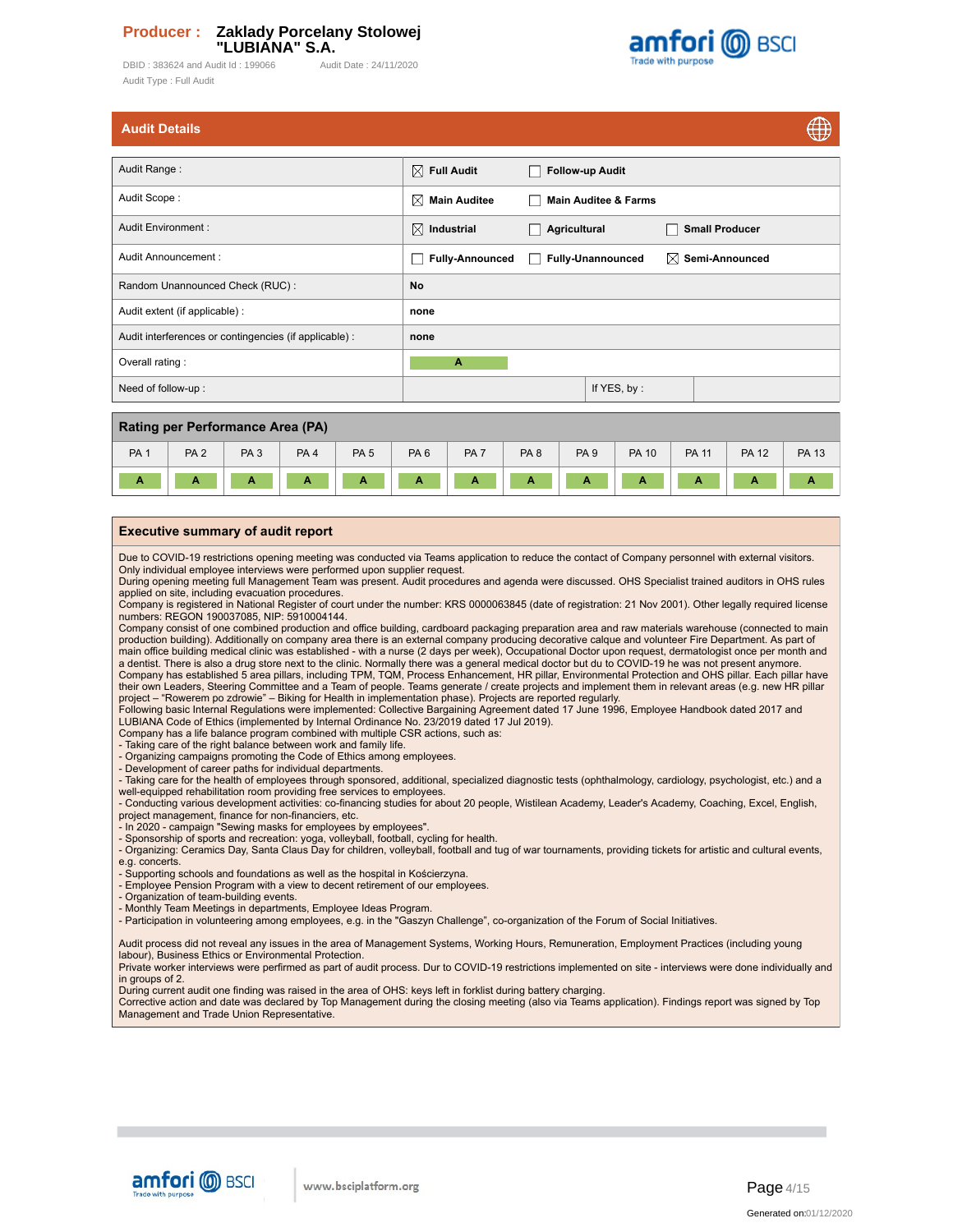DBID : 383624 and Audit Id : 199066 Audit Date : 24/11/2020 Audit Type : Full Audit



# **Ratings Summary**

 $\bigoplus$ 

| Auditee's background information |                                              |                                                               |                               |  |  |  |  |  |  |
|----------------------------------|----------------------------------------------|---------------------------------------------------------------|-------------------------------|--|--|--|--|--|--|
| Auditee's name:                  | Zaklady Porcelany Stolowej "LUBIANA"<br>S.A. | Legal status:                                                 | <b>Join Stock Company</b>     |  |  |  |  |  |  |
| Local Name:                      |                                              | Year in which the auditee was founded:                        | 1969                          |  |  |  |  |  |  |
| Address:                         | UL. ZAKLADOWA 1, 83-407 LUBIANA              | Contact person (please select) :                              | <b>Edyta Cilindz</b>          |  |  |  |  |  |  |
| Province:                        | Pomorskie                                    | Contact's Email:                                              | cilindz.edyta@lubiana.pl      |  |  |  |  |  |  |
| City:                            | Lubiana                                      | Auditee's official language(s) for written<br>communications: | Polish, English               |  |  |  |  |  |  |
| Region:                          | <b>Europe</b>                                | Other relevant languages for the<br>auditee :                 | German                        |  |  |  |  |  |  |
| Country:                         | Poland                                       | Website of auditee (if applicable) :                          | http://lubiana.com.pl/        |  |  |  |  |  |  |
| GPS coordinates :                | 54.116517,17.869627                          | Total turnover (in Euros) :                                   | 40000000.00                   |  |  |  |  |  |  |
| Sector:                          | Non-Food                                     | Of which exports % :                                          | 70.00                         |  |  |  |  |  |  |
| Industry:                        | <b>Others</b>                                | Of which domestic market % :                                  | 30.00                         |  |  |  |  |  |  |
| If other, please specify :       |                                              | Production volume:                                            | 140000 t of finished<br>goods |  |  |  |  |  |  |
| Product Group:                   | <b>Others</b>                                | Production cost calculation:                                  | <b>Yes</b>                    |  |  |  |  |  |  |
| If other, please specify :       |                                              | Lost time injury calculation cost :                           | <b>No</b>                     |  |  |  |  |  |  |
| Product Type:                    | Porcelain products                           |                                                               |                               |  |  |  |  |  |  |

# **Auditee's employment structure at the time of the audit**

| Total number of workers:<br>1235 | Total number of workers in the production unit to be monitored (if applicable) : |                       |  |  |  |  |
|----------------------------------|----------------------------------------------------------------------------------|-----------------------|--|--|--|--|
|                                  | <b>MALE WORKERS</b>                                                              | <b>FEMALE WORKERS</b> |  |  |  |  |
| Permanent workers                | 446                                                                              | 789                   |  |  |  |  |
| Temporary workers                | 18                                                                               | 33                    |  |  |  |  |
| In management positions          | 29                                                                               | 12                    |  |  |  |  |
| Apprentices                      | 21                                                                               | 0                     |  |  |  |  |
| On probation                     | 5                                                                                | 4                     |  |  |  |  |
| With disabilities                | 26                                                                               | 77                    |  |  |  |  |
| Migrants (national citizens)     | $\mathbf 0$                                                                      | $\mathbf{0}$          |  |  |  |  |
| Migrants (foreign citizens)      | 1                                                                                | 1                     |  |  |  |  |
| Workers on the permanent payroll | 390                                                                              | 715                   |  |  |  |  |
| Production based workers         | 357                                                                              | 654                   |  |  |  |  |
| With shifts at night             | 157                                                                              | 233                   |  |  |  |  |
| Unionised                        | 150                                                                              | 316                   |  |  |  |  |
| Pregnant                         | $\overline{\phantom{a}}$                                                         | 26                    |  |  |  |  |
| On maternity leave               | ۰                                                                                | 25                    |  |  |  |  |

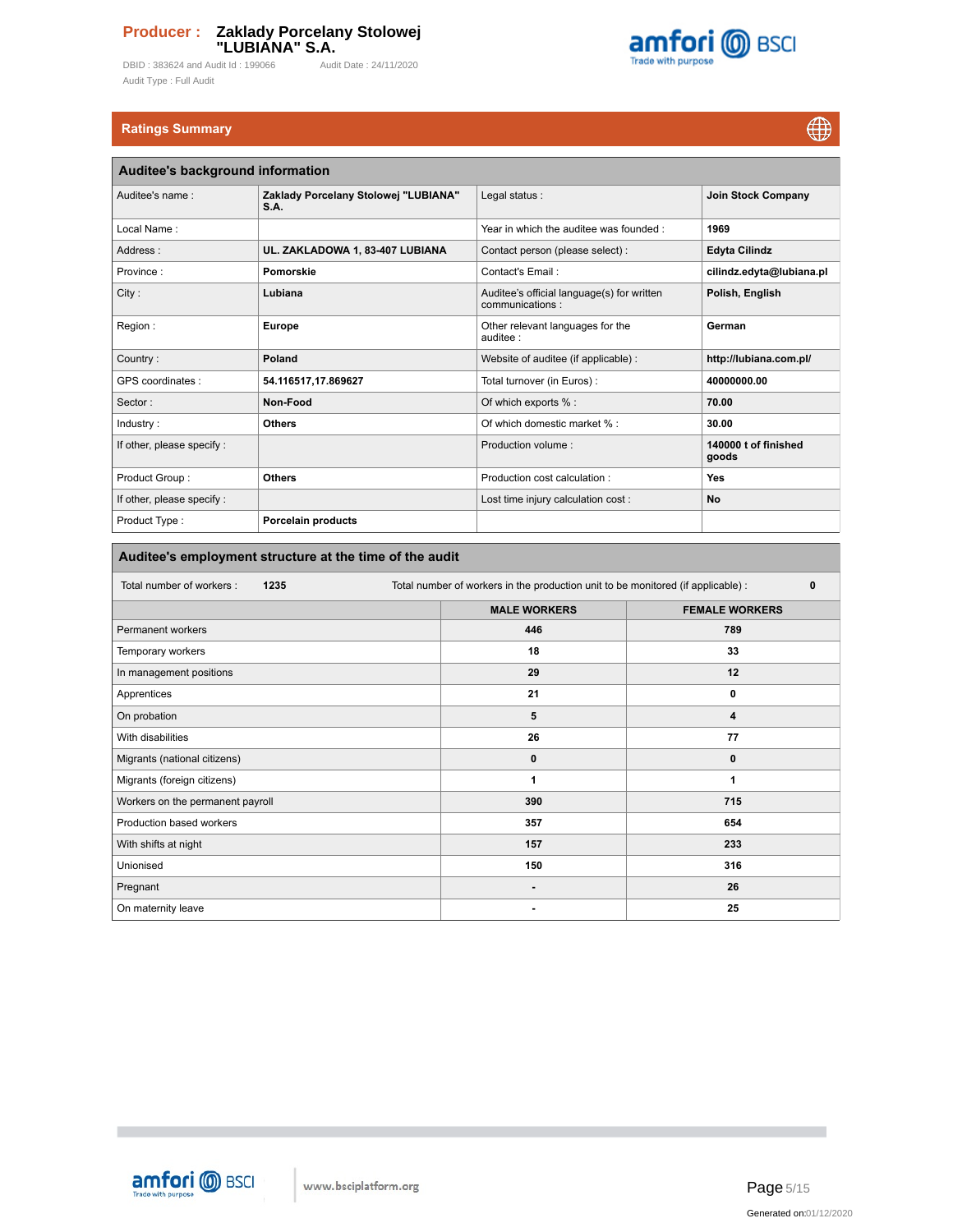DBID: 383624 and Audit Id: 199066 Audit Date: 24/11/2020 Audit Type : Full Audit



# **Finding Report**

### **Performance Area 1 : Social Management System and Cascade Effect**

Full Audit [Audit Id - 199066] Audit Date: 24/11/2020 PA Score: A Deadline date:

⊕

### **GOOD PRACTICES:**

### **AREAS OF IMPROVEMENT:**

Company has implemented and maintains a social responsibility management system compliant to amfori BSCI Code of Conduct. Person responsible for CSR, Code of Ethics and Company Values system was appointed by Internal Ordinance No. 30/2020 dated 12 Nov 2020 (D/20/20) – Mrs. Edyta Ściążko – HR Manager. New intranet application was implemented since Oct 2020. Information posters were available throughout the whole facility. At the time of audit over 200 persons were registered already. Latest news, HR, OHS, Lean or Environmental info was available.

Company supports worker development, e.g. by financing studies for production workers who later become administration workers. WISTILEAN<br>Academy is established in 3 years cycles, app. 10 persons per year participate in pro

LUBIANA has a system to monitor / audit Agencies used, including dormitories provided to workers. Company plans to engage their workers in charity actions / volunteering (workers for workers). The aim is to help and support workers and at the same time improve internal communication.

Suppliers are chosen based on numerous parameters – supplier general situation, capacity of deliveries, quality and contact possibilities. For new suppliers – on site visits are planned in order to check general productions conditions and practices. Supplier evaluation in terms of amfori<br>BSCI principles is performed on an annual basis – if non-conformities are ra for 2020 – (due to COVID-19 not all of these were executed) – 3 audits in total were performed. Company has sent information regarding amfori BSCI CoC and main principles to all crucial suppliers and all of them confirmed they have read and agree to work in line with these rules

### **Remarks from Auditee:**

### **Performance Area 2 : Workers Involvement and Protection**

Full Audit [Audit Id - 199066] Audit Date: 24/11/2020 PA Score: A Deadline date:

### **GOOD PRACTICES:**

W audytowanej firmie wdrożono szereg rozwiązań mających na celu poprawę komunikacji wewnętrznej - stworzono i wdrożono Zasady Komunikacji, kanały komunikacji zostały przetestowane i niezbędne działania naprawcze zostały wprowadzone. Dodatkowo firma stworzyła wewnętrzny Intranet (dostępny dla pracowników w aplikacji) - gdzie wszystkie informacje są dostępne w łatwy i wygodny sposób. A number of solutions were implemented in the audited company to improve internal communication - the Communication Principles were created and implemented, communication channels were<br>tested and the necessary corrective actions were taken. Additionally, the compa application) - where all information is available in an easy and convenient way.

### **AREAS OF IMPROVEMENT:**

LUBIANA Code of Ethics was implemented by Internal Ordinance No. 23/2019 dated 17 Jul 2019). All employees received extract from the Code with details regarding Code values and requirements (confirmed by workers' signatures). Regular Team meetings were organized (once per month) when Code of Ethics is discussed. Newcomers are trained during general induction training (presentation of the company, basic OHS<br>training and Code of Ethics). For external (agency workers) – Code of Ethics values w and received prizes (vouchers for shopping). Additionally Code of Ethics issues are included into annual employee assessment as additional points. Company's mission, vision and values (described in LUBIANA Code of Ethics) are compliant to amfori BSCI Code of Conduct.

Management Team (34 persons) is annually assessed in 360 deg assessment. Results from 2020 assessment were presented – with growth in<br>majority of areas for majority of people. For those with lower results is specific area

Rules of effective communication were established and implemented in order to improve internal communication. Testing of the channels were performed and corrective actions were taken. In May-June Company workers (out of their own initiative) sew face masks for all the workers and local community.

In LUBIANA Code of Ethics Chapter VI point 2 – lodging grievances to Code of Ethics infringements is described: information to direct supervisor, area manager or other department responsible. If not possible or no results using direct communication – any issue can be filed to the President<br>of the Company or any other Member of Board or by sending e-mail to: <u>ke@lubi</u> Grievances log is kept, no grievance lodged till audit date (directly or via e-mail).

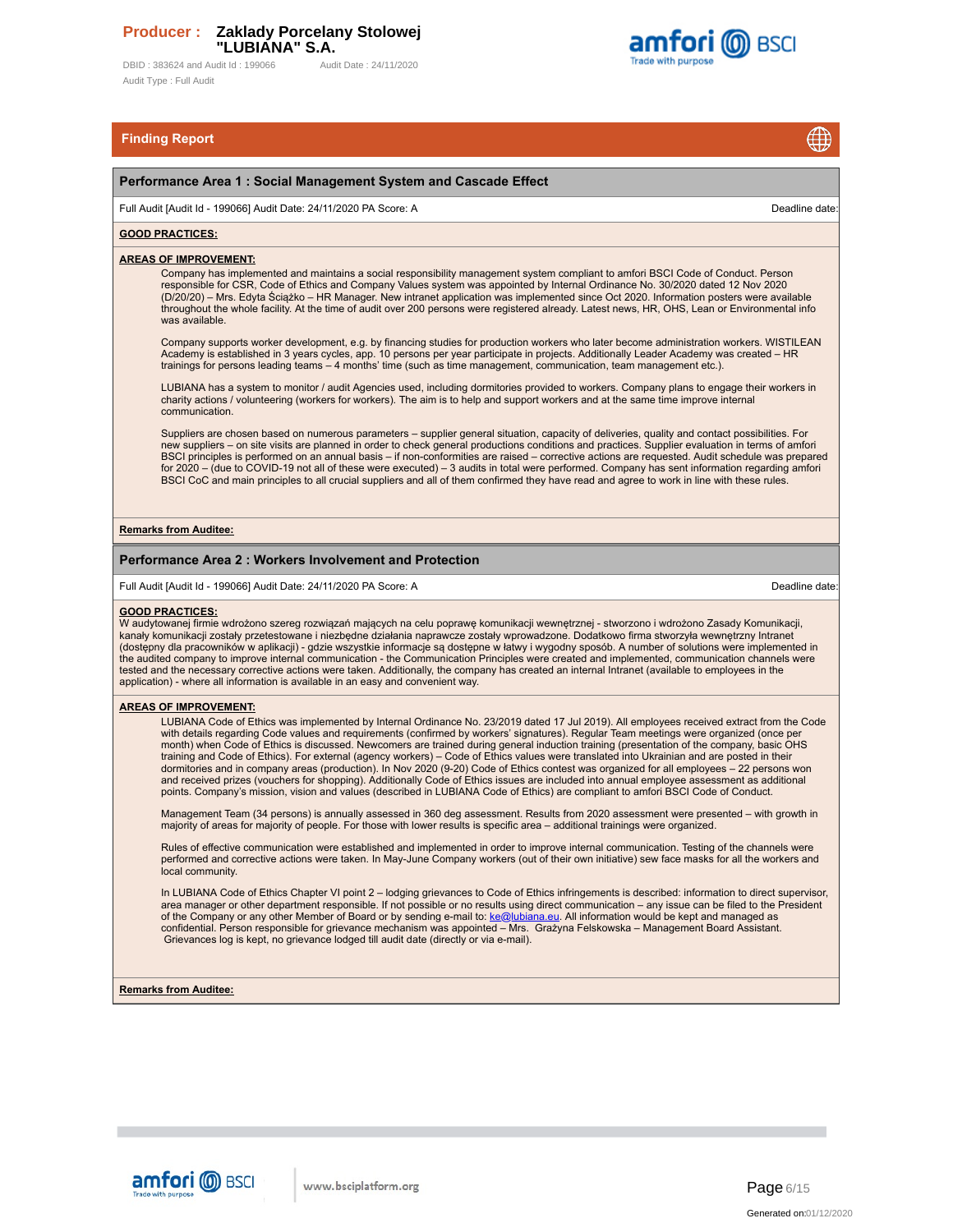DBID : 383624 and Audit Id : 199066 Audit Date : 24/11/2020 Audit Type : Full Audit



| Full Audit [Audit Id - 199066] Audit Date: 24/11/2020 PA Score: A<br><b>GOOD PRACTICES:</b><br><b>AREAS OF IMPROVEMENT:</b><br>3 Trade Unions were actively operating in audited Company. As part of audit process Representatives of two biggest Unions were interviewed.<br>Top Management was in constant contact with the Unions.<br><b>Remarks from Auditee:</b><br><b>Performance Area 4: No Discrimination</b><br>Full Audit [Audit Id - 199066] Audit Date: 24/11/2020 PA Score: A<br><b>GOOD PRACTICES:</b><br><b>AREAS OF IMPROVEMENT:</b><br>Audit process confirmed there was no discrimination on any ground in audited Company. All employees were treated equally.<br><b>Remarks from Auditee:</b><br><b>Performance Area 5: Fair Remuneration</b>                                                                                                                                                               | Deadline date:<br>Deadline date: |
|---------------------------------------------------------------------------------------------------------------------------------------------------------------------------------------------------------------------------------------------------------------------------------------------------------------------------------------------------------------------------------------------------------------------------------------------------------------------------------------------------------------------------------------------------------------------------------------------------------------------------------------------------------------------------------------------------------------------------------------------------------------------------------------------------------------------------------------------------------------------------------------------------------------------------------|----------------------------------|
|                                                                                                                                                                                                                                                                                                                                                                                                                                                                                                                                                                                                                                                                                                                                                                                                                                                                                                                                 |                                  |
|                                                                                                                                                                                                                                                                                                                                                                                                                                                                                                                                                                                                                                                                                                                                                                                                                                                                                                                                 |                                  |
|                                                                                                                                                                                                                                                                                                                                                                                                                                                                                                                                                                                                                                                                                                                                                                                                                                                                                                                                 |                                  |
|                                                                                                                                                                                                                                                                                                                                                                                                                                                                                                                                                                                                                                                                                                                                                                                                                                                                                                                                 |                                  |
|                                                                                                                                                                                                                                                                                                                                                                                                                                                                                                                                                                                                                                                                                                                                                                                                                                                                                                                                 |                                  |
|                                                                                                                                                                                                                                                                                                                                                                                                                                                                                                                                                                                                                                                                                                                                                                                                                                                                                                                                 |                                  |
|                                                                                                                                                                                                                                                                                                                                                                                                                                                                                                                                                                                                                                                                                                                                                                                                                                                                                                                                 |                                  |
|                                                                                                                                                                                                                                                                                                                                                                                                                                                                                                                                                                                                                                                                                                                                                                                                                                                                                                                                 |                                  |
|                                                                                                                                                                                                                                                                                                                                                                                                                                                                                                                                                                                                                                                                                                                                                                                                                                                                                                                                 |                                  |
|                                                                                                                                                                                                                                                                                                                                                                                                                                                                                                                                                                                                                                                                                                                                                                                                                                                                                                                                 |                                  |
| Full Audit [Audit Id - 199066] Audit Date: 24/11/2020 PA Score: A                                                                                                                                                                                                                                                                                                                                                                                                                                                                                                                                                                                                                                                                                                                                                                                                                                                               | Deadline date:                   |
| <b>GOOD PRACTICES:</b>                                                                                                                                                                                                                                                                                                                                                                                                                                                                                                                                                                                                                                                                                                                                                                                                                                                                                                          |                                  |
| <b>AREAS OF IMPROVEMENT:</b><br>Remuneration is paid as per local law requirements. All employees (excluding service contracts) are compensated based on monthly salary<br>indicated in their employment contract. Basic wage for service contracts - piece rates. Monthly remuneration consists of basic wage and shift<br>allowances (40 PLN - 2 shift system, 170 - 2 shift system / 7 days a week, 300 PLN for 4-brigades system). Additionally presence bonuses are<br>paid as part of motivation system (for 2 shift system / 7 days a week, and for 4-brigades system workers). Wages of administration staff are paid<br>till the end of month, production workers are paid till 10th day of following month by bank transfers or in cash (on site). Overtime hours on<br>Saturdays are compensated with days off. Overtime hours during the week are remunerated in line with Polish Labour Code. Additional benefits: |                                  |
| • Meal co-funding / food vouchers - for designated positions with energy expenditure<br>• Vacation allowance, trips, Christmas gifts for kids, vouchers (social fund)<br>• Group Insurance (additional, paid by workers, negotiated by employer)<br>• Occupational Pension Scheme (entirely employer covered, including life insurance in case of death)<br>• Negotiated low rates for transportation<br>• Yoga for employees<br>• Volleyball for employees (rented sport hall in local school) + football contests<br>• Seniority bonus is paid to workers after 10, 15, 20, 25 years of work.<br>Audit sample: records wer checked for following months: Nov 2019, Apr 2020 and Oct 2020.                                                                                                                                                                                                                                     |                                  |
| <b>Remarks from Auditee:</b>                                                                                                                                                                                                                                                                                                                                                                                                                                                                                                                                                                                                                                                                                                                                                                                                                                                                                                    |                                  |
| <b>Performance Area 6: Decent Working Hours</b>                                                                                                                                                                                                                                                                                                                                                                                                                                                                                                                                                                                                                                                                                                                                                                                                                                                                                 |                                  |
| Full Audit [Audit Id - 199066] Audit Date: 24/11/2020 PA Score: A                                                                                                                                                                                                                                                                                                                                                                                                                                                                                                                                                                                                                                                                                                                                                                                                                                                               | Deadline date:                   |
| <b>GOOD PRACTICES:</b>                                                                                                                                                                                                                                                                                                                                                                                                                                                                                                                                                                                                                                                                                                                                                                                                                                                                                                          |                                  |
| <b>AREAS OF IMPROVEMENT:</b><br>Workers are using swipe cards for access control. Working hours are registered on attendance sheets signed by workers each day in their<br>departments. Department referents prepare work cards based on the lists, in electronic files. This file is used for remuneration<br>calculation. Company operated 24/7, depending on department and function. Office staff work Mon-Fri from 7 till 15, production works on 1 shift,<br>2 shifts or 3 shifts / 4 brigade system. Working hours settlement period was set for 12 months in 2020. Meal breaks are provided during every<br>work shift – 15 minutes. Overtime if needed is agreed with the workers and registered on work cards. Annual overtime limit: 150.<br>Audit sample: records wer checked for following months: Nov 2019, Apr 2020 and Oct 2020.                                                                                |                                  |

**Remarks from Auditee:**

**COL** 

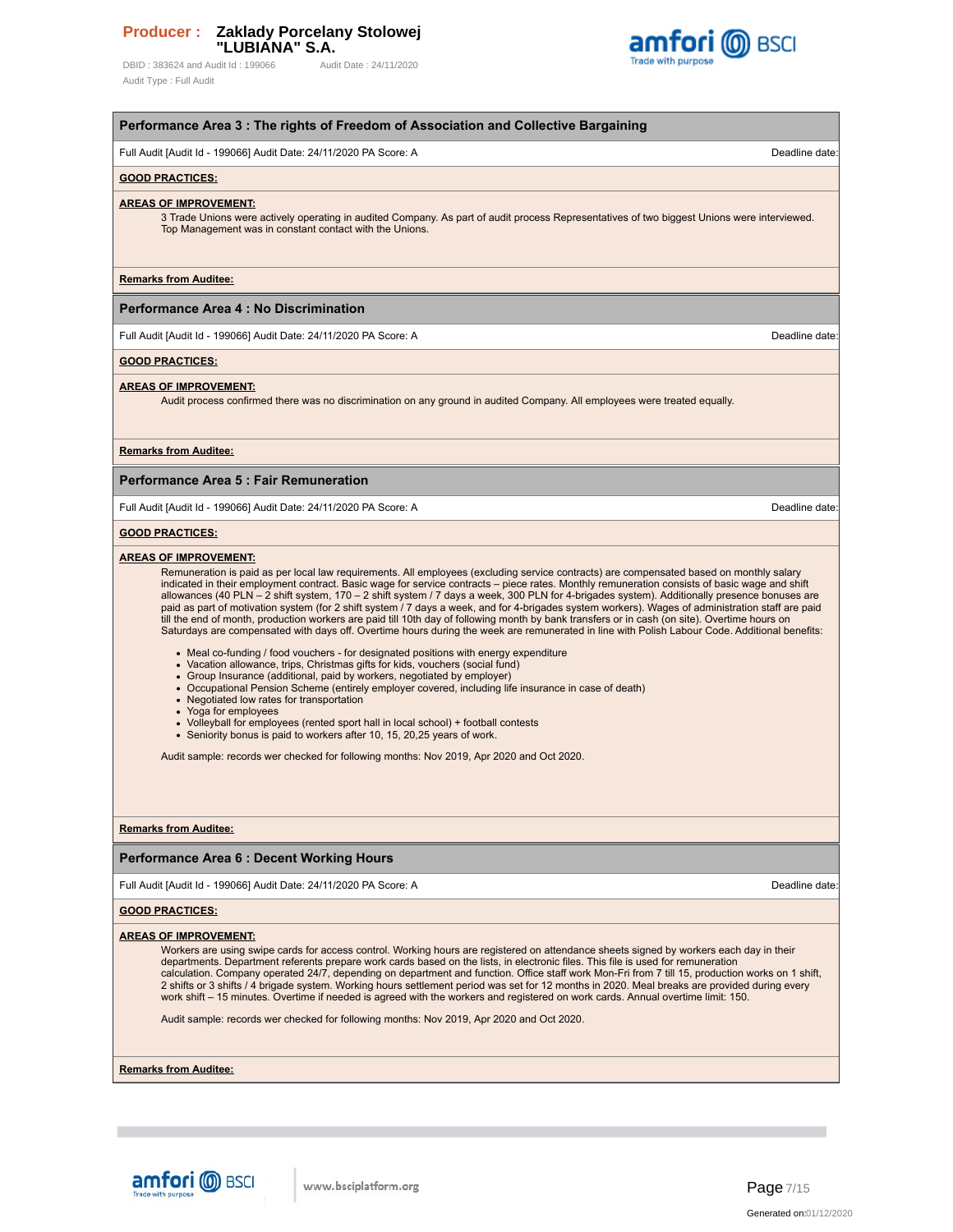DBID: 383624 and Audit Id: 199066 Audit Date: 24/11/2020 Audit Type : Full Audit



## **Performance Area 7 : Occupational Health and Safety**

Full Audit [Audit Id - 199066] Audit Date: 24/11/2020 PA Score: A Deadline date:28/02/2021

### **GOOD PRACTICES:**

7.14 Na terenie audytowanej firmy stacjonuje Ochotnicza Straż Pożarna (bezpośrednio przy głównej hali produkcyjnej). The Volunteer Fire Brigade is<br>stationed on the premises of the audited company (directly next to the main defibrylatory - 2 na terenie zakładu oraz jeden w sklepie firmowym (dostępny dla osób z zewnątrz). Wyznaczeni pracownicy zostali odpowiednio przeszkoleni z używania defibrylatorów (zarówno osoby przeszkolone z pierwszej pomocy na produkcji jak i pracownicy sklepu firmowego). Dodatkowo na terenie firmy funkcjonuje przychodnia, z której nieodpłatnie mogą korzystać pracownicy. Automatic defibrillators are available in the audited company - 2 on the premises and one in the company store (accessible to people from the outside). Designated employees have been properly trained in the use of<br>defibrillators (both first aid workers in production and employees of the com employees can use free of charge.

### **AREAS OF IMPROVEMENT:**

Overall working conditions are safe and hygenic, local Labour and Sanitary Inspections conduct regular monitoring activities on site. Accidents at work log is kept, there were 7 accidents in 2020 till audit date and 13 accidents in 2019- mainly light as sprains of the lower limbs and injuries of the upper limbs, shoes with toe caps reduced injuries of the lower limbs. Occupational Risk Assessments are conducted for all workstations /<br>positions - during the audit assessment documents for followinf positions were ve (28 Feb 2020). Around 100 risk assessments available in total. OHS Committee was established, last meeting protocol was seen dated 29 Sept 2020 (meeting regarding new protective shoes, new entrance gate, quality of bottles for water).

Company verifies working conditions and factors harmful to health in the work environment - e.g. dust and chemicals (Report No. TSO/28/2020-5 Techno-Service S.A. dated 13 Nov 2020, No TSO/28/2020-4 dated 20 Oct 2020), microclimate (Report No. TSO/28/2020-3 Techno-Service S.A., dated 30 Sept 2020 -> hot microclimate, additional air conditioning was installed), hazardous chemicals in air in decoration area (Report No. TSO/28/2020-2 dated 22 Sept 2020), noise level (Report No. TSO/28/2020 dated 23 Mar 2020. Potable water was provided to workers automatic filters were installed in production + special bottles were handed out to workers. Water potability testing was conducted on a regular basis, last testing on 13 Oct 2020 (Report No. 159/HJ/2020).

Fire Safety Procedure was established and implemented - last update on 27 June 2020. Evacuation plans are posted throughout company areas. Assembly points are properly marked with pictograms and department names. Last fire drill was performed on 2 Oct 2020. The evacuation involved all employees of all brigades of all departments separately in order not to gather people during the pandemic. Fire fighting equipment testing is done twice per year, last one during the audit on 25 Nov 2020 (fire extinguishers). Fire hoses and hydrants were last checked on 30 Sept 2020

Buildings and installations are tested on a regular basis, last annuach check was performed in May 2020 and half a year inspection on 18 Nov 2020.

### **7.17 -** W audytowanej firmie w trakcie audytu w nieużywanym wózku widłowym (w trakcie ładowania) zostawione były kluczyki. Operatora wózka nie było w zasięgu wzroku.

Należy zadbać o to, aby przestrzegane były zasady bezpiecznego użytkowania wózkóch widłowych.

In the audited company, during the audit, the keys were left in an unused forklift (during charging). The truck operator was nowhere in sight.

It is necessary to ensure that the rules of safe use of forklift trucks are followed.

### **Remarks from Auditee:**

### **Performance Area 8 : No Child Labour**

Full Audit [Audit Id - 199066] Audit Date: 24/11/2020 PA Score: A Deadline date:

### **GOOD PRACTICES:**

### **AREAS OF IMPROVEMENT:**

**8.3 -** NA - no cases of current or historical child labour.

**8.4 -** NA - no cases of current or historical child labour.

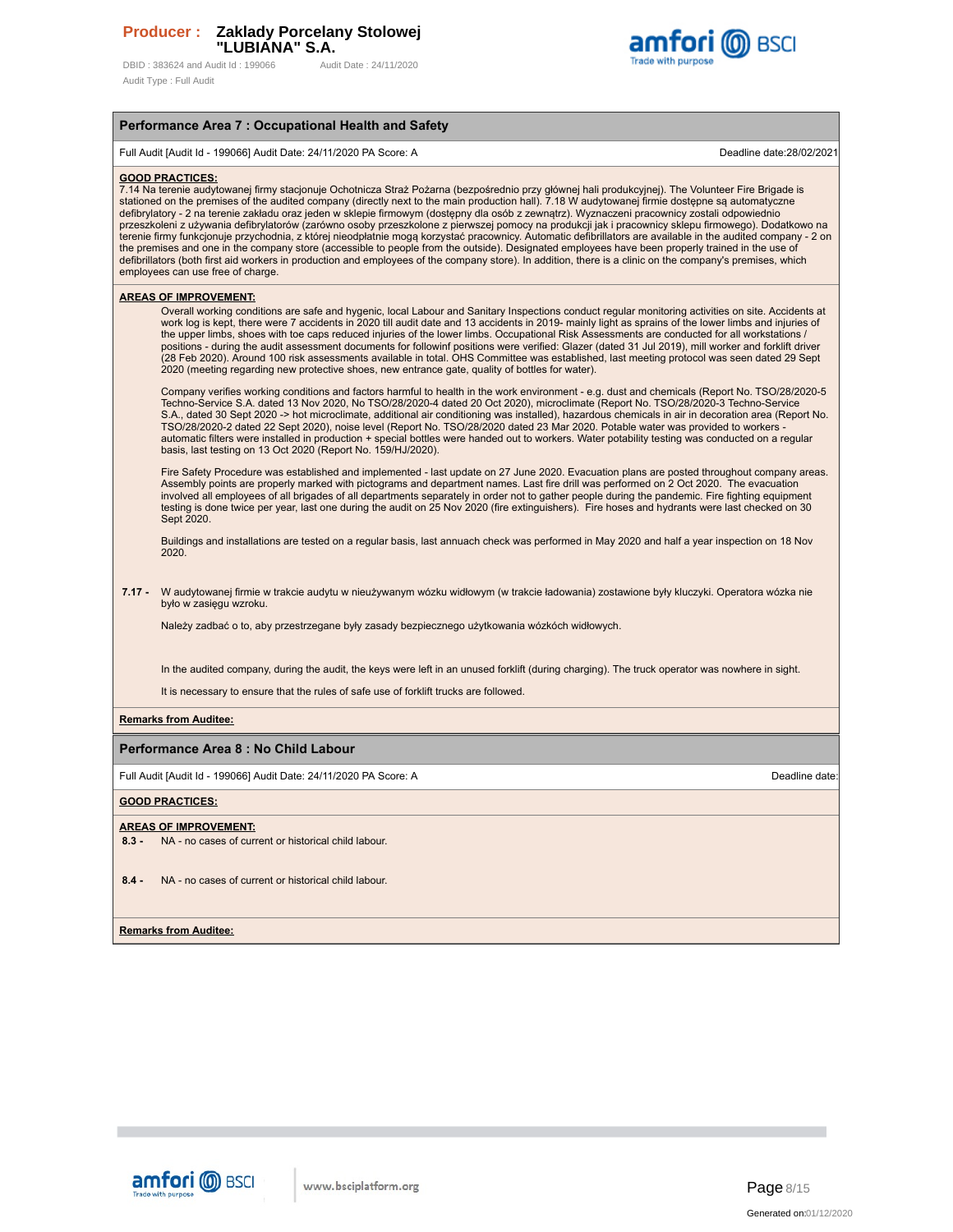DBID: 383624 and Audit Id: 199066 Audit Date: 24/11/2020 Audit Type : Full Audit



# **Performance Area 9 : Special protection for young workers** Full Audit [Audit Id - 199066] Audit Date: 24/11/2020 PA Score: A Deadline date: **GOOD PRACTICES: AREAS OF IMPROVEMENT:** Young workers protection is regulated by Employee Handbook par. 59 – 63 and Annex 2 (dated 7 May 2001) – works forbidden to young workers. Young workers were only employed as part of Practical vocational training (for technical jobs). Employment was based on legally required employment contracts. Company directed these persons to applicable schools and appropriate time for that purpose was assured. First class – 2 days on site (6 hours, 6-12, with a 30-minute break) and 3 days at school, 2nd class – 2 days on site and 3 days at school, 3rd class – 3 days on site and 2 days at school. After completing the 3-year program young workers would normally stay in the company as regular workers. 21 Male young workers were employed in total (only 5 of them in 1st class – below 18 years old). At the time of audit young workers were not present on site due to COVID-19 national restrictions (remote education till Nov 29, 2020). **Remarks from Auditee: Performance Area 10 : No Precarious Employment** Full Audit [Audit Id - 199066] Audit Date: 24/11/2020 PA Score: A Deadline date: **GOOD PRACTICES: AREAS OF IMPROVEMENT:** All employees had a legal employment contract. Apart from directly employed workers - 3 agencies were used (outsourcing). Contracts were<br>signed with each agency: 1. EWL Outsourcing Sp. z o.o. – Contract dated 3 Sept 2019 w Female and 8 Male), 2. Progres HL International Sp. z o.o. – Contract dated 11 Apr 2017 with last annex dated 2 Jan 2020 – 6 workers (4 female and 2 male), 3. Foreign Peronnel Service Sp. z o.o. – contract dated 1 Dec 2018 with last annex dated 1 Apr 2020 – 136 workers (92 female and 44 male). Agency workers also participated in worker interviews and their basic documentation was checked. **Remarks from Auditee: Performance Area 11 : No Bonded Labour** Full Audit [Audit Id - 199066] Audit Date: 24/11/2020 PA Score: A Deadline date: **GOOD PRACTICES: AREAS OF IMPROVEMENT:** Audit process confirmed that employees were treated with respect and dignity. Interviewed workers cinfirmed there were good relations among workers and between workers and management. Disciplinary Procedures were part of Employee Handbook par. 46 – 50 – disciplinary measures compliant to Polish Labour Code. In 12 months prior to audit - there were 12 disciplinary dismissals for unjustified absences and 11 rebukes / reprimands. **Remarks from Auditee: Performance Area 12 : Protection of the Environment** Full Audit [Audit Id - 199066] Audit Date: 24/11/2020 PA Score: A Deadline date: **GOOD PRACTICES: AREAS OF IMPROVEMENT:** As one of the 5 pillars established in the company - Protection of the Environment has defined quarterly objectives, such as: reduction of residual waste, reduction of municipal waste, e-learning for employees to make them aware of environmental costs, waste disposal costs, training (pictorial method) on waste, what is it, what to do with it, minimizing the cost of cleaning cloths, cooperation with a cleaning cloth company, compressed air savings and saving printed paper for administration. On Company's Intranet there was a separate tab for Environmental actions. Company has all applicable Decisions and Permits, issued by local audthorities in the scope of Environmental Protection, e.g.: Waste Production Permit No. OŚ.6220.4.2.2017 – dated 06 Nov 2017. Last KOBIZE Report dated 26 Feb 2020 was seen.

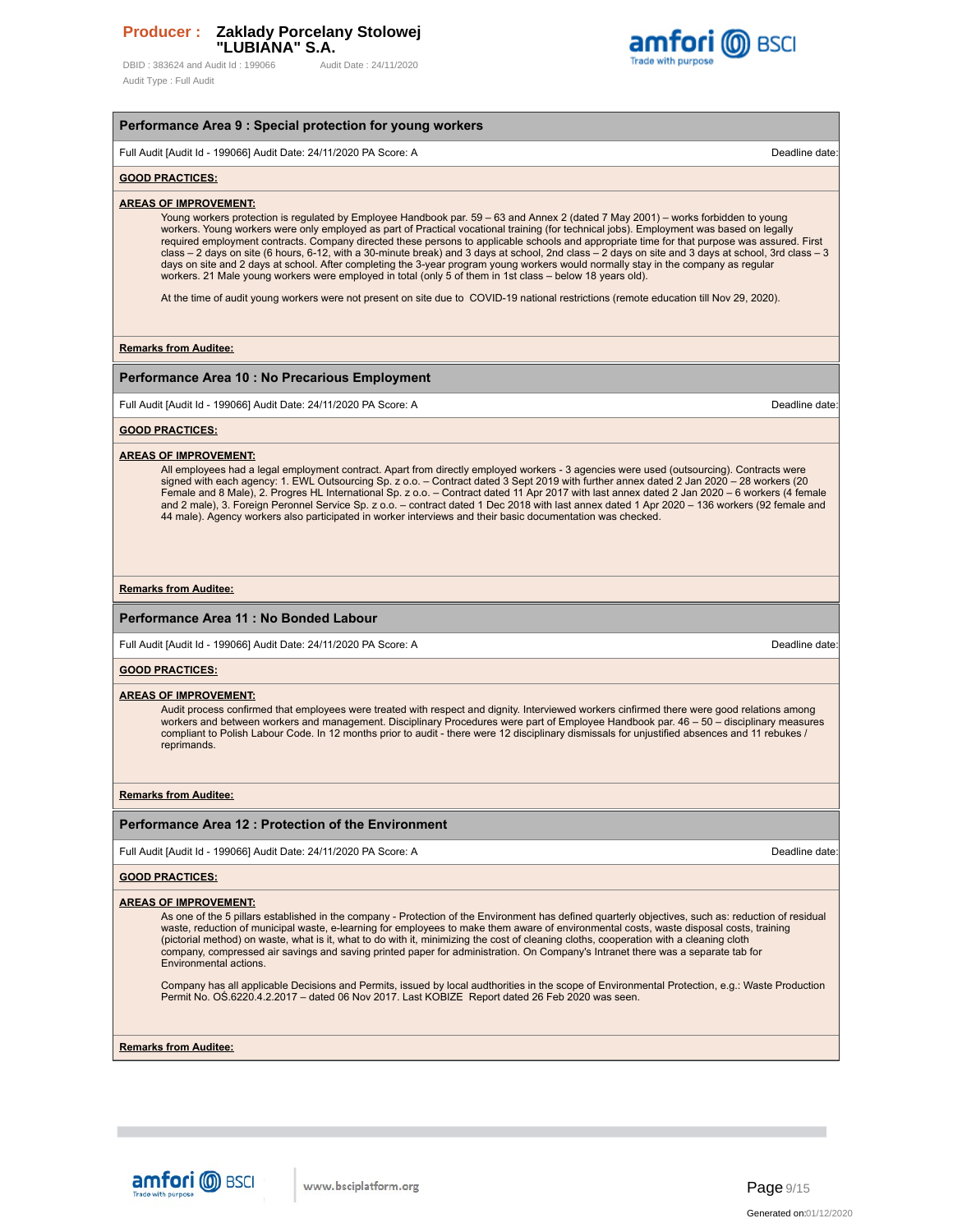DBID: 383624 and Audit Id: 199066 Audit Date: 24/11/2020 Audit Type : Full Audit



# **Performance Area 13 : Ethical Business Behaviour**

Full Audit [Audit Id - 199066] Audit Date: 24/11/2020 PA Score: A Deadline date: Deadline date: Deadline date

# **GOOD PRACTICES:**

### **AREAS OF IMPROVEMENT:**

LUBIANA Code of Conduct defines the rules of Business activities and Ethical Bussiness Behaviour, including confilict of interest of corruption<br>prevention. GDPR Policy was established and implemented in the company by Inte

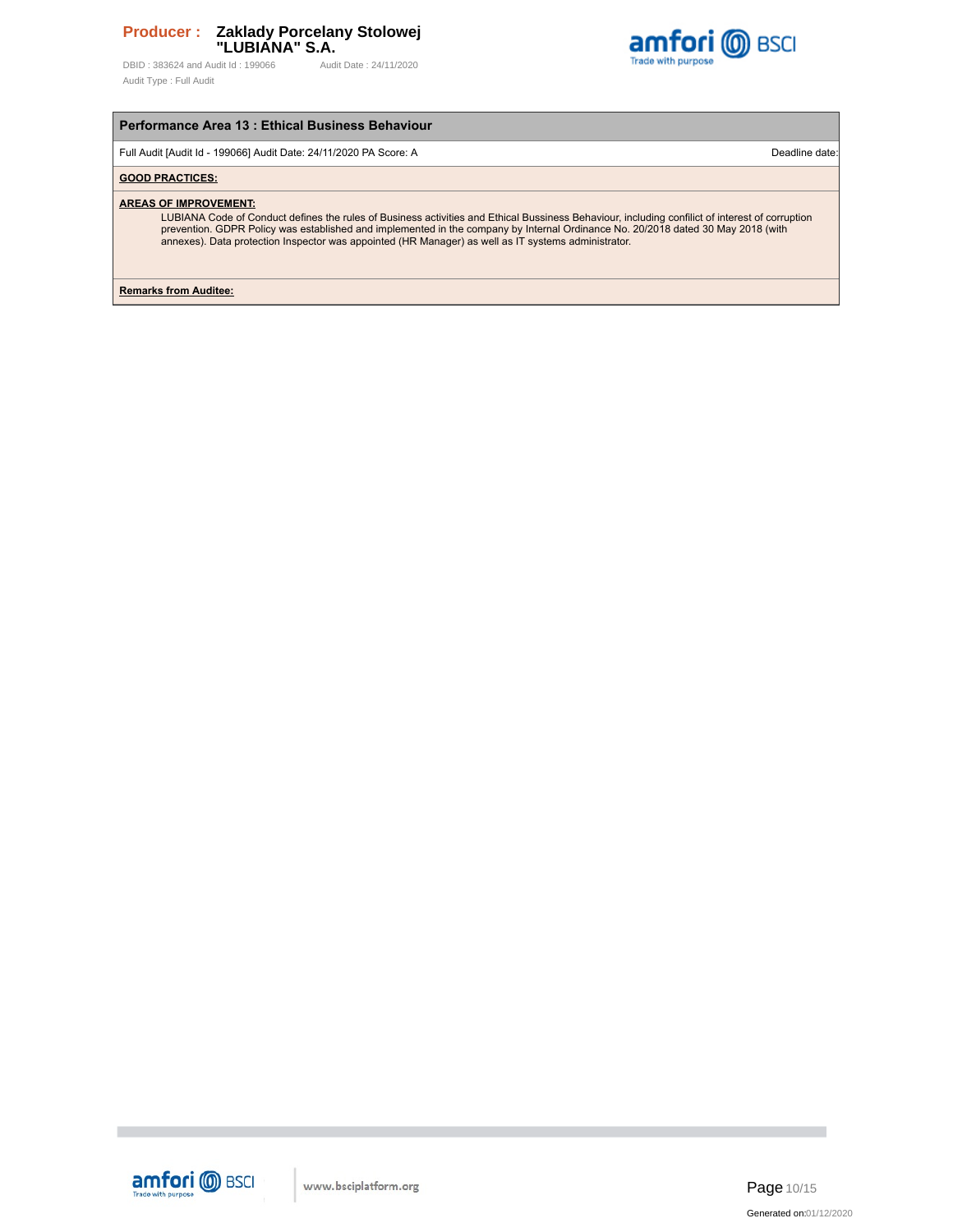

DBID : 383624 and Audit Id : 199066 Audit Date : 24/11/2020 Audit Type : Full Audit

| $\bigoplus$<br><b>Summary</b> |            |          |                 |                 |                 |                |                 |                 |           |                 |                 |             |             |             |             |                       |
|-------------------------------|------------|----------|-----------------|-----------------|-----------------|----------------|-----------------|-----------------|-----------|-----------------|-----------------|-------------|-------------|-------------|-------------|-----------------------|
| Audit Type                    | Date       | Audit Id | PA <sub>1</sub> | PA <sub>2</sub> | PA <sub>3</sub> | PA4            | PA <sub>5</sub> | PA <sub>6</sub> | PA7       | PA <sub>8</sub> | PA <sub>9</sub> | <b>PA10</b> | <b>PA11</b> | <b>PA12</b> | <b>PA13</b> | <b>Overall Rating</b> |
| <b>Full Audit</b>             | 24/11/2020 | 199066   | A               | A               | A               | $\overline{A}$ | A               | $\mathbf A$     | $\Lambda$ | A               | A               | A           | A           | A           | A           | $\overline{A}$        |



п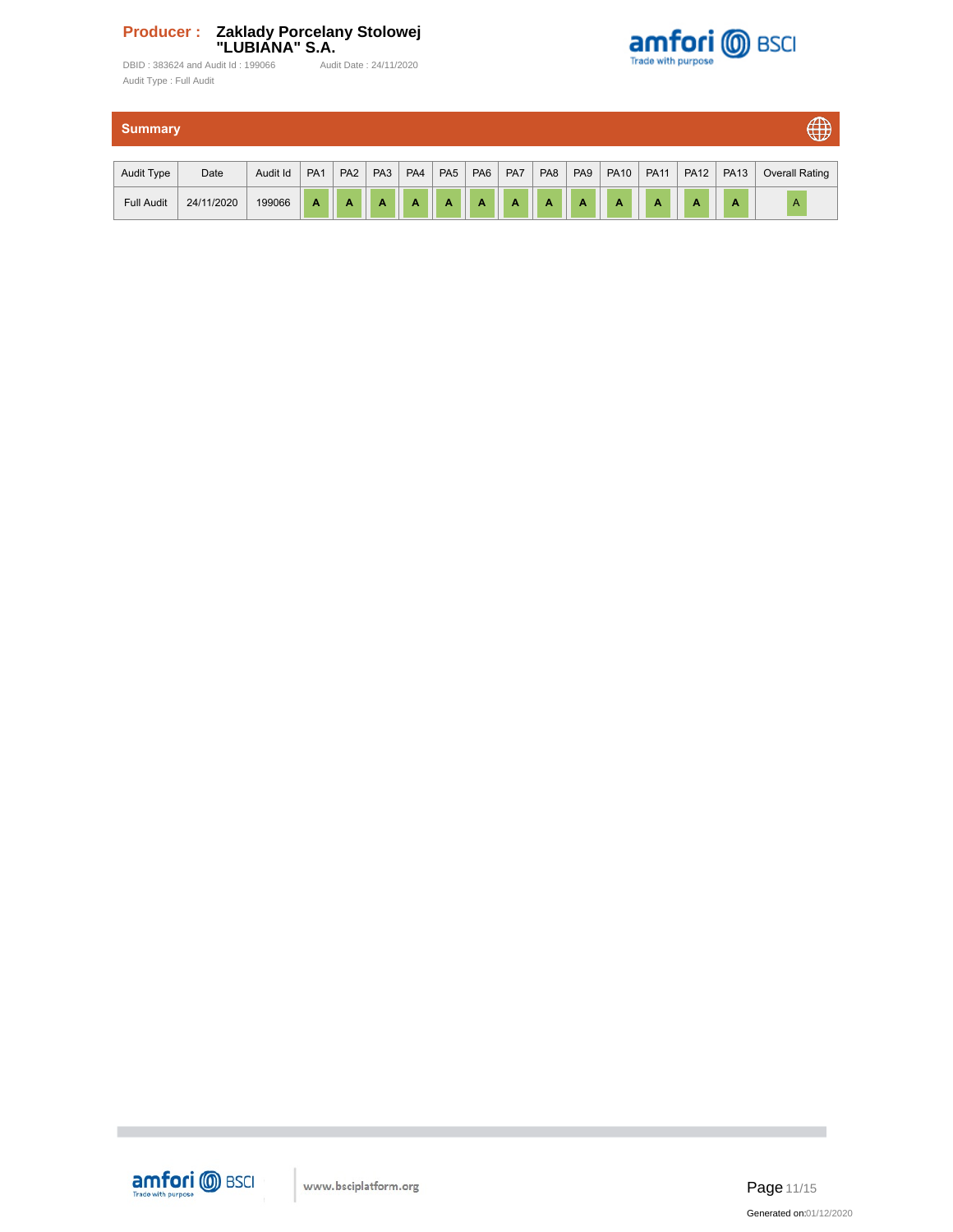DBID : 383624 and Audit Id : 199066 Audit Date : 24/11/2020 Audit Type : Full Audit

amfori @ BSCI Trade with purpose

 $\bigoplus$ 

# **Producer Photos**









Page 12/15 Generated on:01/12/2020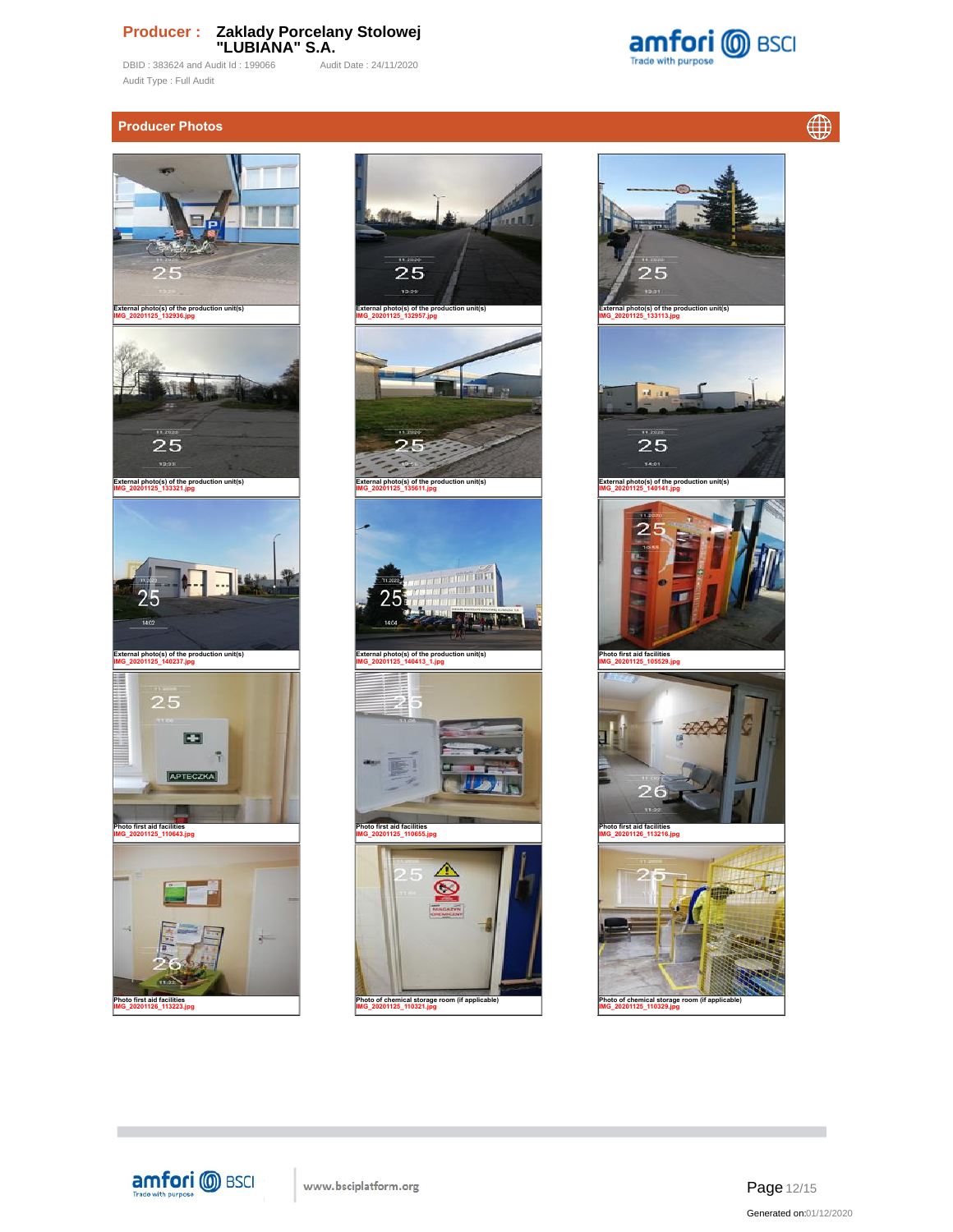DBID : 383624 and Audit Id : 199066 Audit Date : 24/11/2020 Audit Type : Full Audit



**Photo of the inside of the main production hall IMG\_20201125\_111521.jpg**

**COL** 



of the inside of the main pro **IMG\_20201125\_112933.jpg**





amfori **@** BSCI www.bsciplatform.org

Page 13/15 Generated on:01/12/2020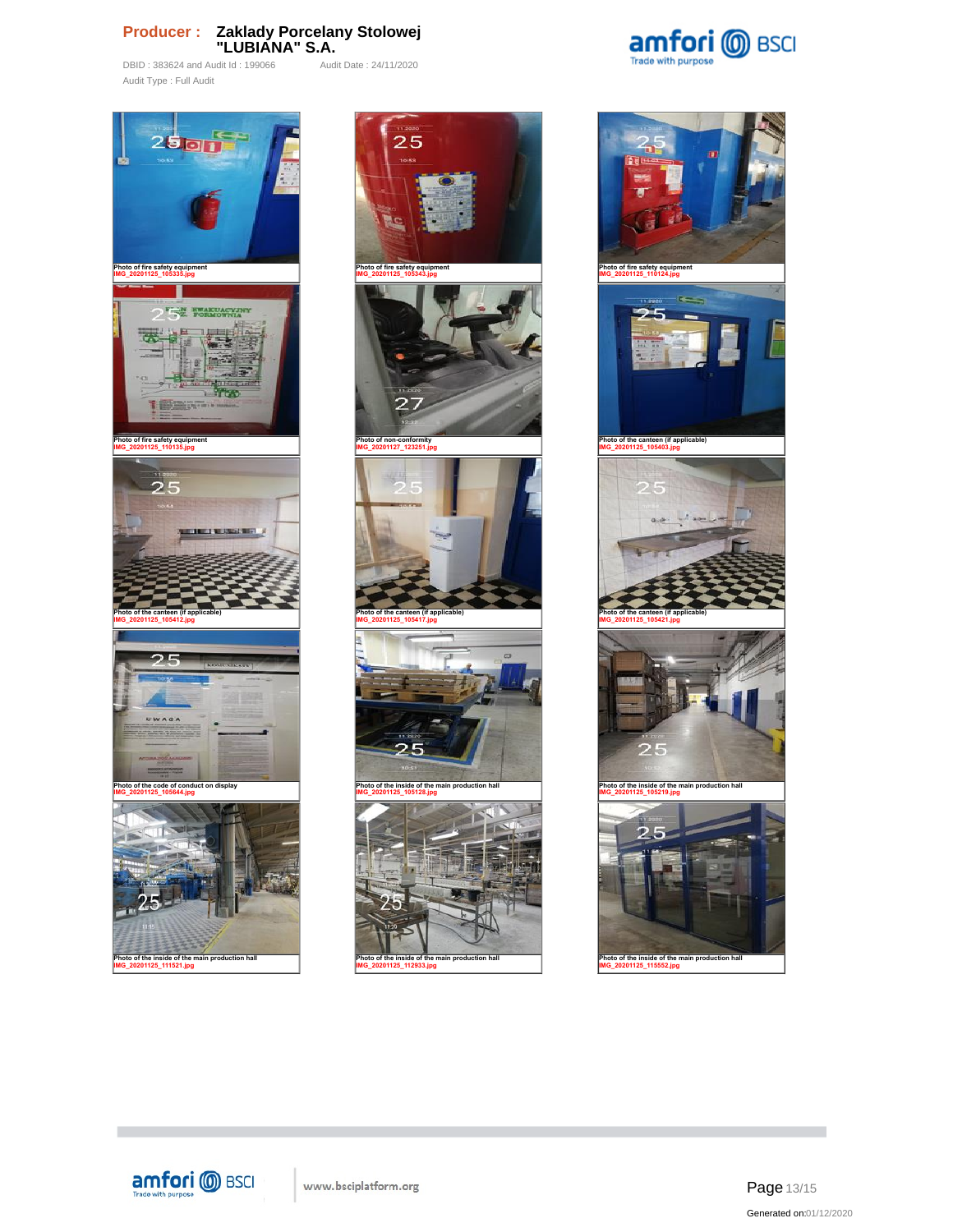DBID : 383624 and Audit Id : 199066 Audit Date : 24/11/2020 Audit Type : Full Audit







**Photo of the sanitary facilities IMG\_20201125\_104955.jpg**



**Photo of the sanitary facilities IMG\_20201125\_105759.jpg**



Page 14/15 Generated on:01/12/2020